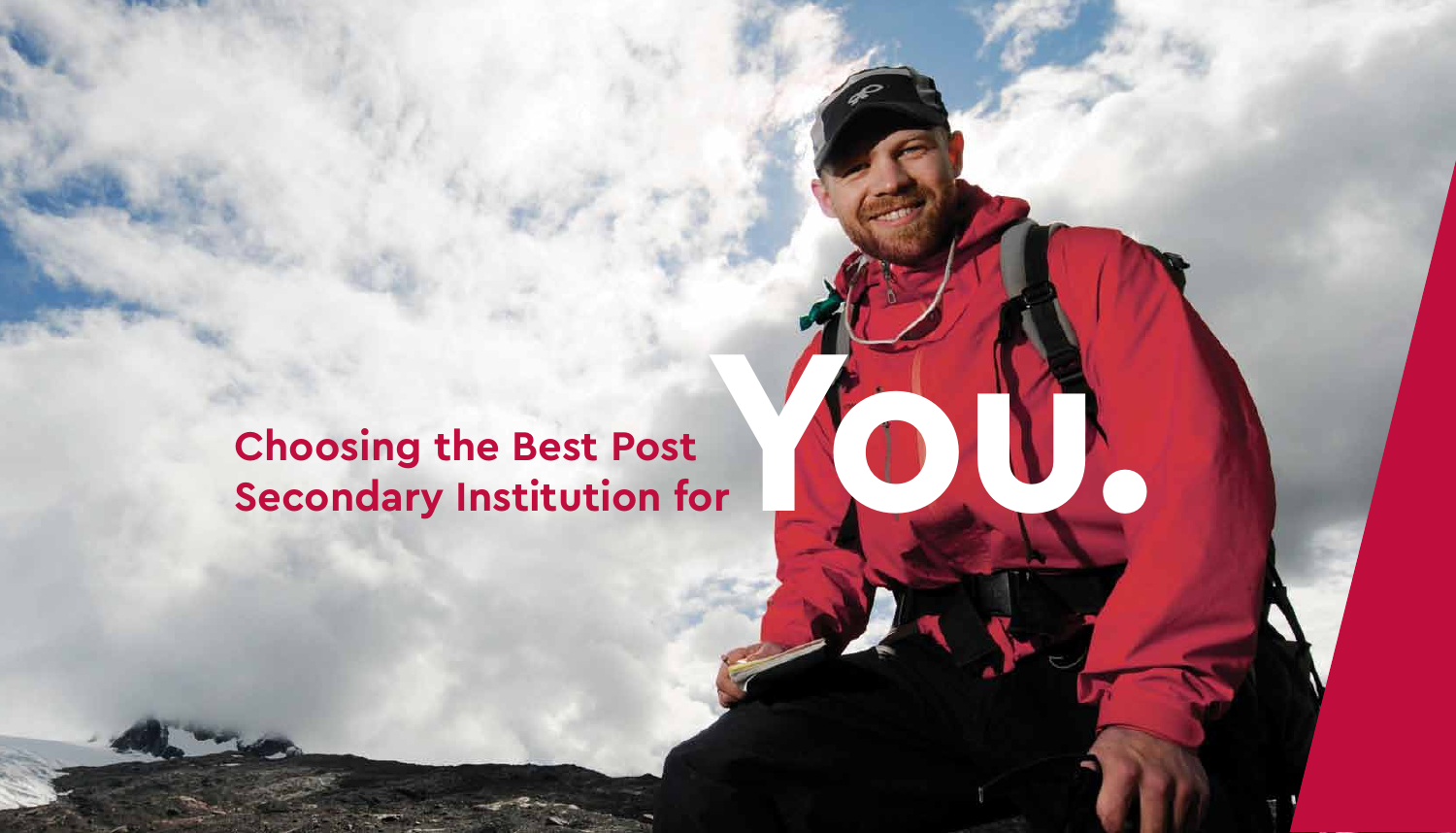

### Choosing the Best Post Secondary Institution for You.

Every course is different and every institute is different. To top it off, each student wants different things!

To address this, we've created this guidebook to help you decide which type of environment you will thrive in. Finding a perfect institutional match can be a challenge despite the wide range of courses and diverse schools available. It starts with deciding what is most important to you.

The wrong program choice is the top reason why students drop out of college or university in the first year. So it's critically im portant to choose the right program for you; not for your par ents, not for your friends, but for you. If you do, you'll join the 93% of students who are still in higher education and thriving after their first year.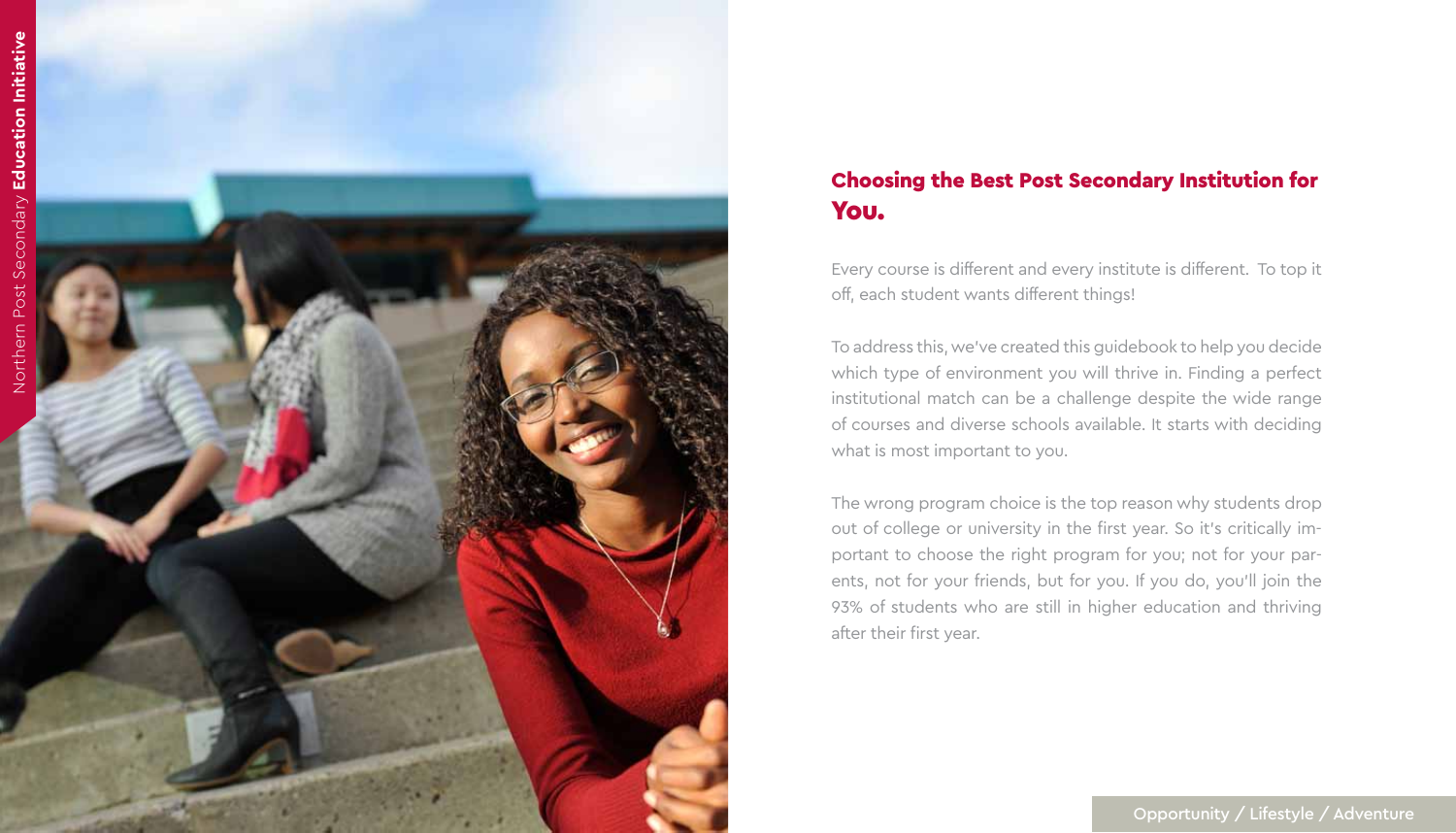## **Questions to Consider:**

- **01.** Is it important for you to be close to your family?
- **02.** Do you want to visit your boyfriend or girlfriend every weekend (or, perhaps, want an excuse not to)?
- **03.** How much does program cost matter to you?
- **04.** What do you want your off campus and on campus experience to be like?
- **05.** Are small class sizes, hands-on learning opportunities and field schools important to you, or do you prefer in classroom learning?

Whatever your answers are, location is likely to be an im portant factor in your decision. If you want to live at home, the decision might be straightforward. If you live in or near a major city, there are likely many local universities you could choose from. If you want to go away from home, then dis tance and travel time will be a factor.

# **Whether you go away to study or stay living at home each experience will be quite different.**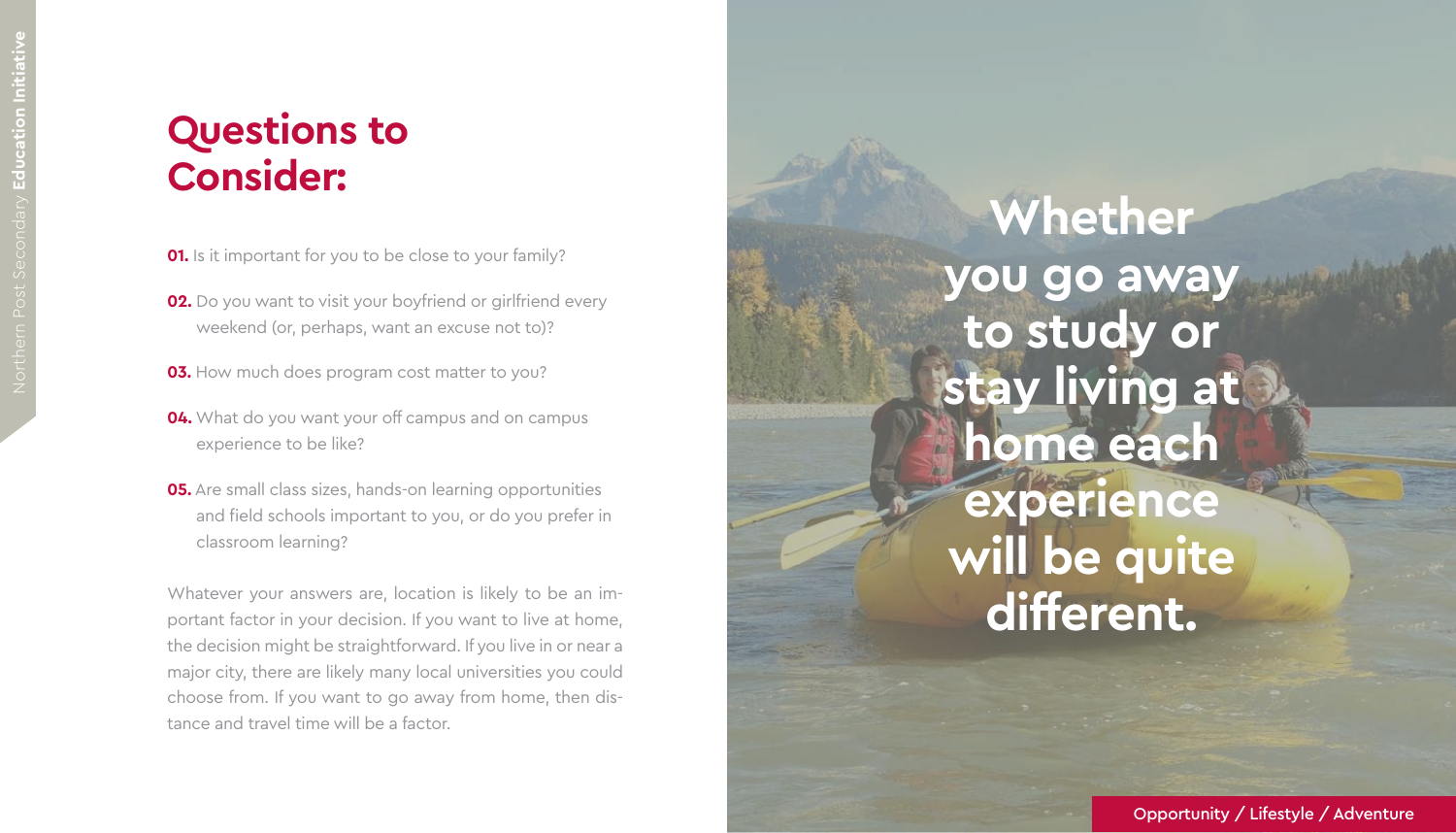**And there is no wrong decision. The choices are**  many, **choosing to further your education is always the right one.**

- **01.** Going away to study may give you a greater sense of freedom than staying at home. Living away from your family and the town where you currently live may make your life less restrictive.
- **02.** Relocating away from home means that you will be free to study and socialize when you like.
- **03.** Moving away from home will probably be more expensive. If you're considering this option, have you discussed financial arrangements with your family? This may require that you need to get a part-time job. Not a bad thing either.
- **04.** To live happily away from home will require much more self-reliance, as well as a need to take responsibility for shopping and cooking for yourself. Home does offer some emotional security and leaving is a big decision. However, living on your own is a great way to start the transition into adulthood.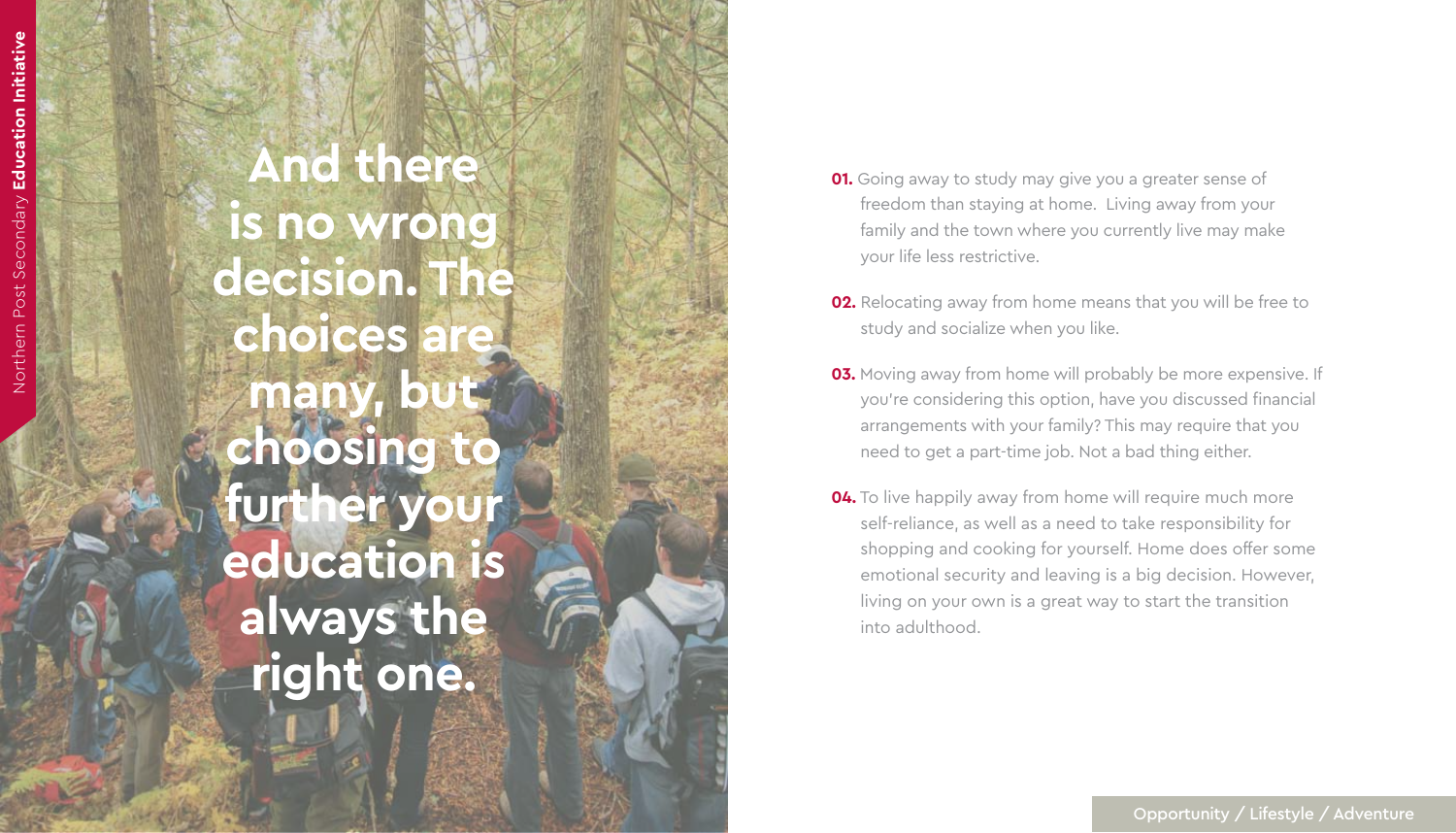Staying close to home to study for your first two years is an option to help reduce the overall cost of your education. BC has a the most comprehensive credit transfer system in the country, allowing students to move easily between institu tions and retain credit towards degree completion. Student Outcomes studies show that students who complete their first two years at a college in or near their community and move on for degree completion have the same or better outcomes of students who remain at the same institution throughout their studies.

**Moving away from home may also improve your graduate employability.**

- **01.** Graduate employment research has shown that students who leave home develop self-sufficiency sooner and therefore have better job prospects than those who stay with family.
- **02.** Students who live away from home learn more about the practicalities of day-to-day living, such as household chores, which help them develop useful life skills.
- **03.** These life skills of self-sufficiency are very transferable into the workplace.

**Some 'local' students choose to experience the best of both worlds.**

- **01.** They choose a post secondary institution 50 kilometres or less from home, live on campus for the first year (experiencing post secondary life to the full, making friends and developing networks) and then have the option of moving back home in subsequent years. This is increasingly common.
- **02.** Students who choose a co-op or internship sometimes opt for work closer to home or vice versa to save money or experience living away from home.
- **03.** Courses involving international study are available to students whether they have lived at home or moved away.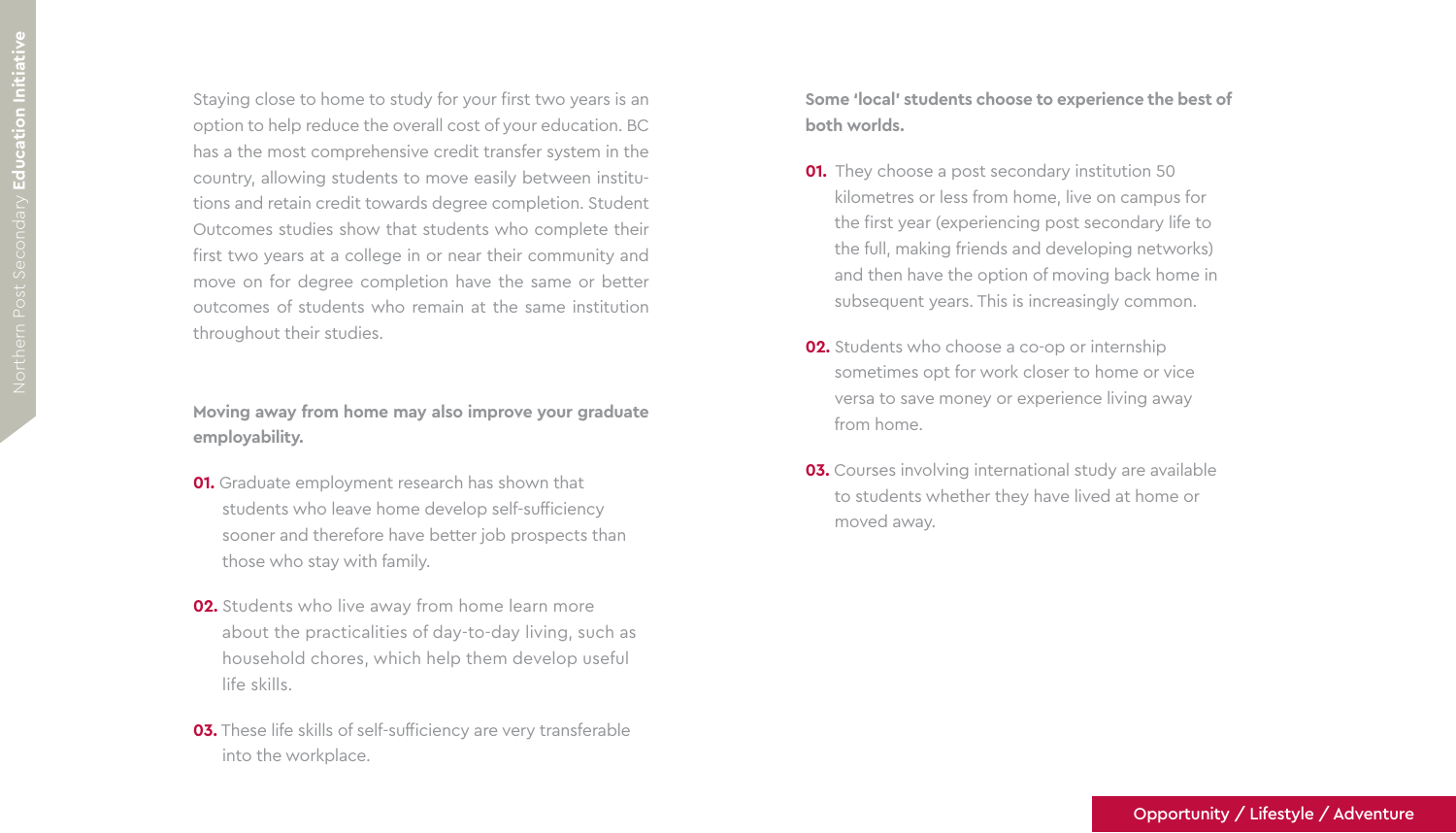### **Looking at a Specific Location?**

**If a particular town or city interests you, it's best to look at the location of the post secondary institutes you are interested in.**

- **01.** Is the campus location city-centre or several kilometres outside?
- **02.** City-centre locations will be handy for amenities and night-life but may be noisier and less picturesque.
- **03.** Locations outside the city may be located in a beautiful setting but if you have to live off-campus, there could be high travel costs and restricted access late on Sunday evenings.
- **04.** Don't forget that most larger cities have more than one post secondary institute.

Smaller communities and campuses in economic diverse regions often have advantageous graduate-to-job placement ratios. This is due to less competition among graduates, and can sometimes lead to accelerated career opportunities in communities where industry has a high demand for graduates and skilled workers.

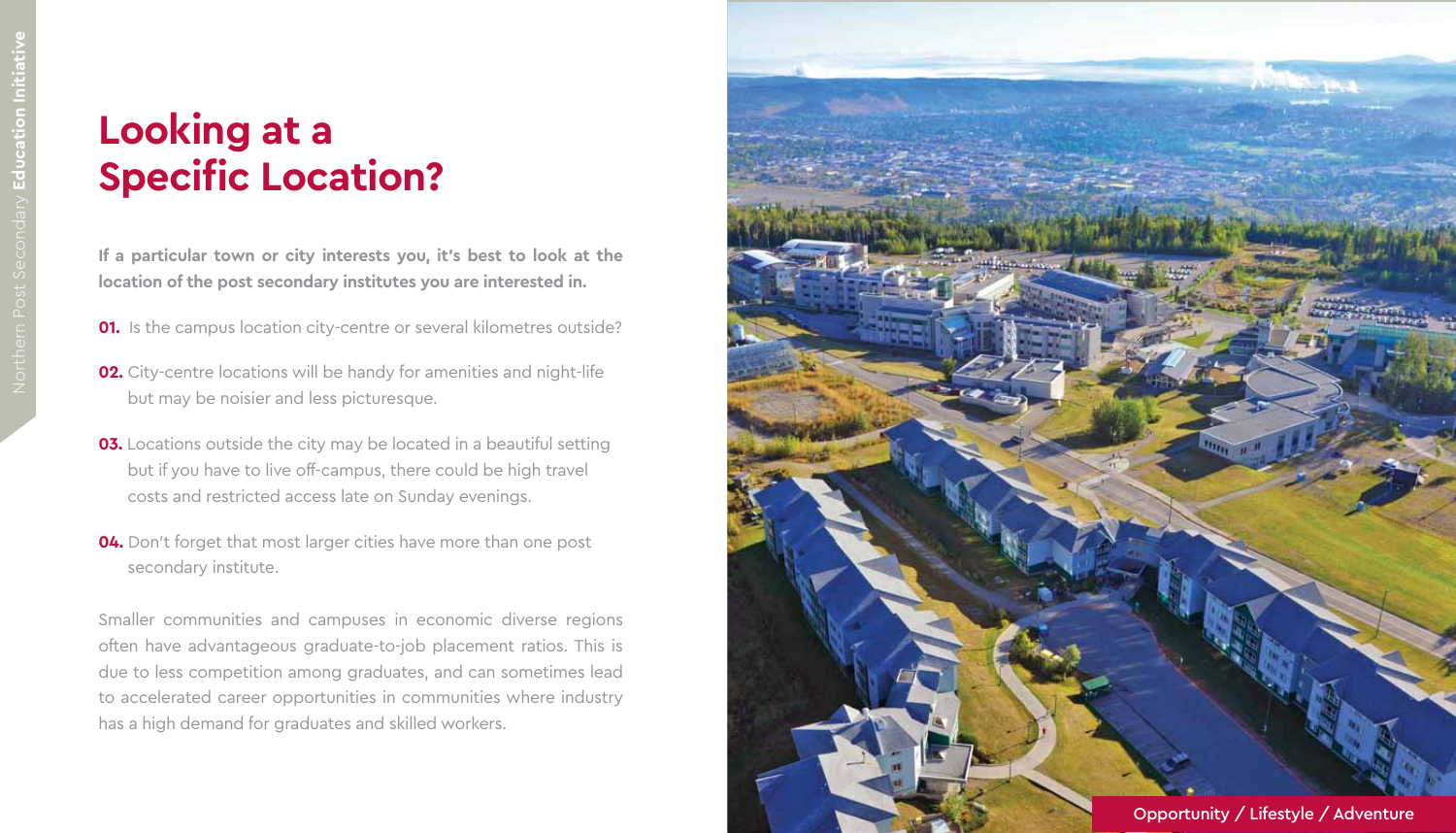

**The town or city facilities might be a priority for you.**

- **01.** Your time at a post secondary institute will be an opportunity for you to pursue your interests in a way you may never be able to again.
- **02.** Access to many things, such as sports facilities could be very cheap and you will probably have some time to become seriously involved if you wish.
- **03.** Whether you like to dance the night away, follow the NHL, attend the theatre, or engage in volunteering, choosing the right location will help to fulfill your dreams and aspirations.

**Then, of course, there is the cost.**

Generally, the south of BC and Vancouver are more expensive places to live than the rest of the BC, so if cost is significant for you, do take this into account.

A bus card will be a very sensible long-term investment.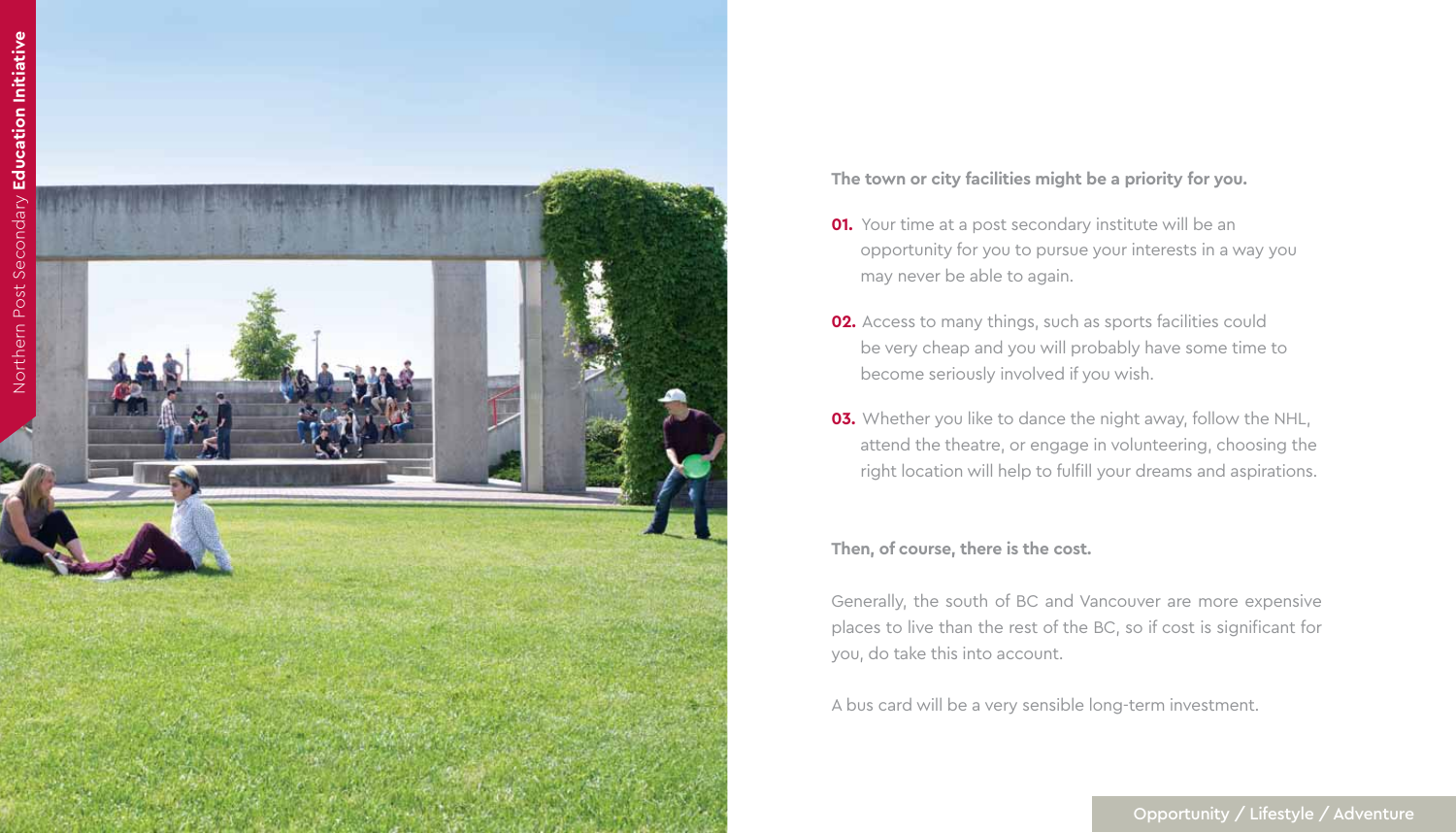### **What Sort of Post Secondary Institute Do You Want To Go To?**

**As you might expect, post secondary institutes are not all the same.**

- **01.** At one end of the spectrum is the University of Northern British Columbia, a leader in research which offers traditional academic courses. Most students achieve a Bachelor's degree, and there are also larger numbers of postgraduates and international students.
- **02.** At the end of the spectrum is a very locally-oriented college which provides vocational courses to a higher percentage of students from the local area, many of whom are mature (over 21 years old) and looking for a clear path to a defined career.
- **03.** Or somewhere in the middle is a college with university transfer credits. Students can undertake two years of study in a more intimate environment, and then move on to any university to complete their undergraduate degrees.

**Most post secondary institutes are very good at what they do.**

- **01.** Each will offer a different student experience.
- **02.** Think about what is right for you.

#### **University or College?**

Generally, universities will do more research, recruit a higher proportion of high school students and offer more traditional academic courses. Colleges typically will be more locally and vocationally-oriented and recruit more mature and part-time students. Most colleges offer transfer credits for completed courses that can be applied to university degree programs.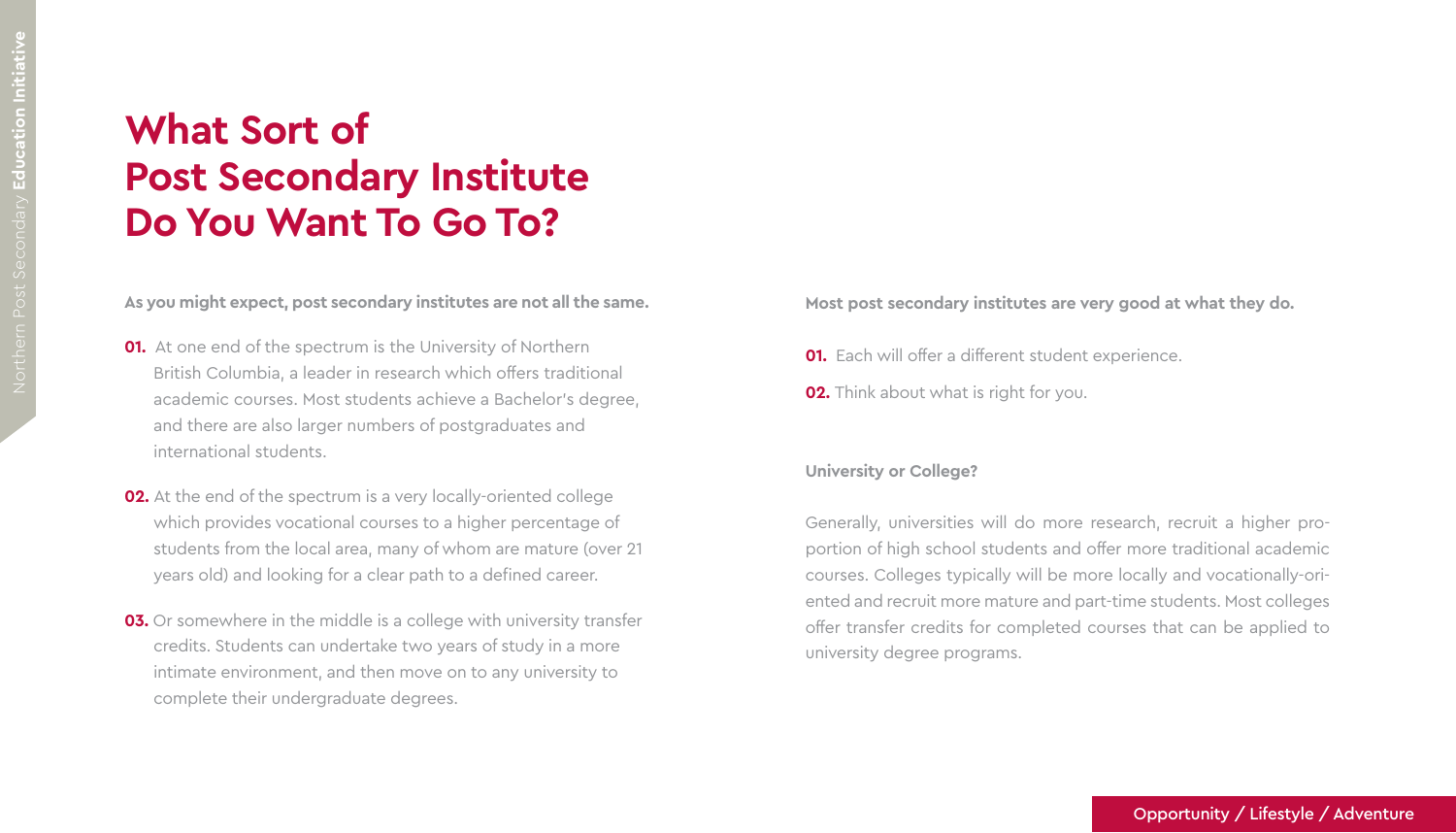

**The right program for you is a greater priority than the campus where you will study. Institutes vary greatly in size, from fewer than 1,000 students to over 10,000.**

- **01.** A smaller institute will have smaller class sizes, might be perceived as more personal and cosier, and may have more facilities to go around. Conversely, it also may have slightly fewer facilities and non-academic activities available.
- **02.** A university will be busier and may feel more impersonal. For example, lectures may be delivered to hundreds of students at a time. There may also be a lot more activities taking place.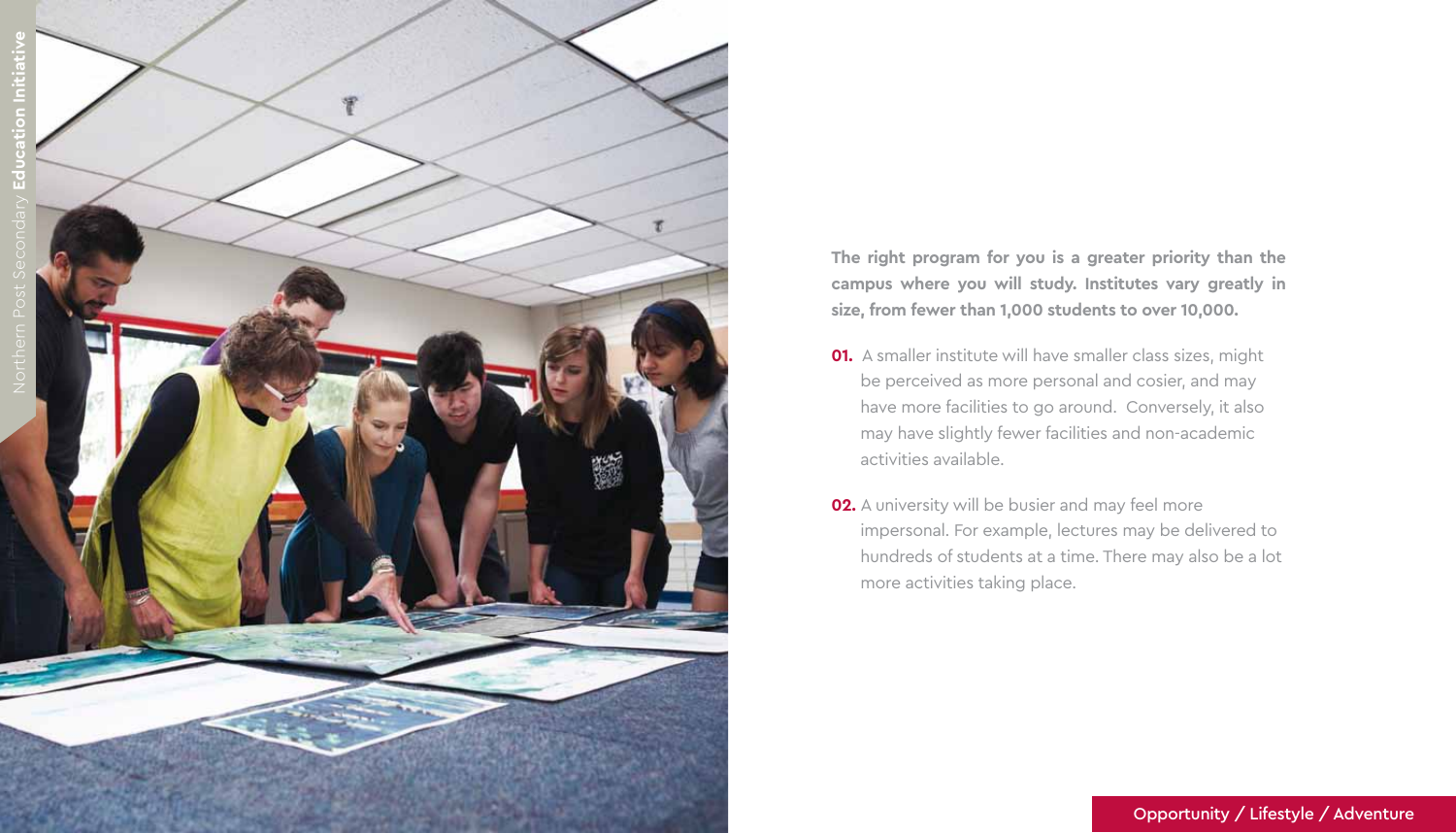## **The Facilities**

**The facilities offered by universities are fairly similar to one another.**

All universities will have a library, a sports centre, a health service, and a career service for example. If there is something that is particularly important for you, it is worth researching before you apply. Create a spreadsheet with a list of key facilities that are important to you and build your own facilities checklist.

**Accommodation will be important if you are moving away from home.**

- **01.** Is there an accommodation guarantee for first-year students? What about later years? What are the conditions and deadlines of the guarantee?
- **02.** If you are an avid on-line gamer, you will want to know if the rooms have broadband or wireless access and whether there is a cost attached.
- **03.** If you are often out late socializing, you may want to know where the accommodation is located so you and your family can be reassured that you can safely return home late at night.
- **03.** If you are unable to live in university accommodation for the duration of your program, find out where alternate accommodation is located – check out the surrounding amenities, like shops, nightclubs and laundromats. Will you feel safe there late at night?

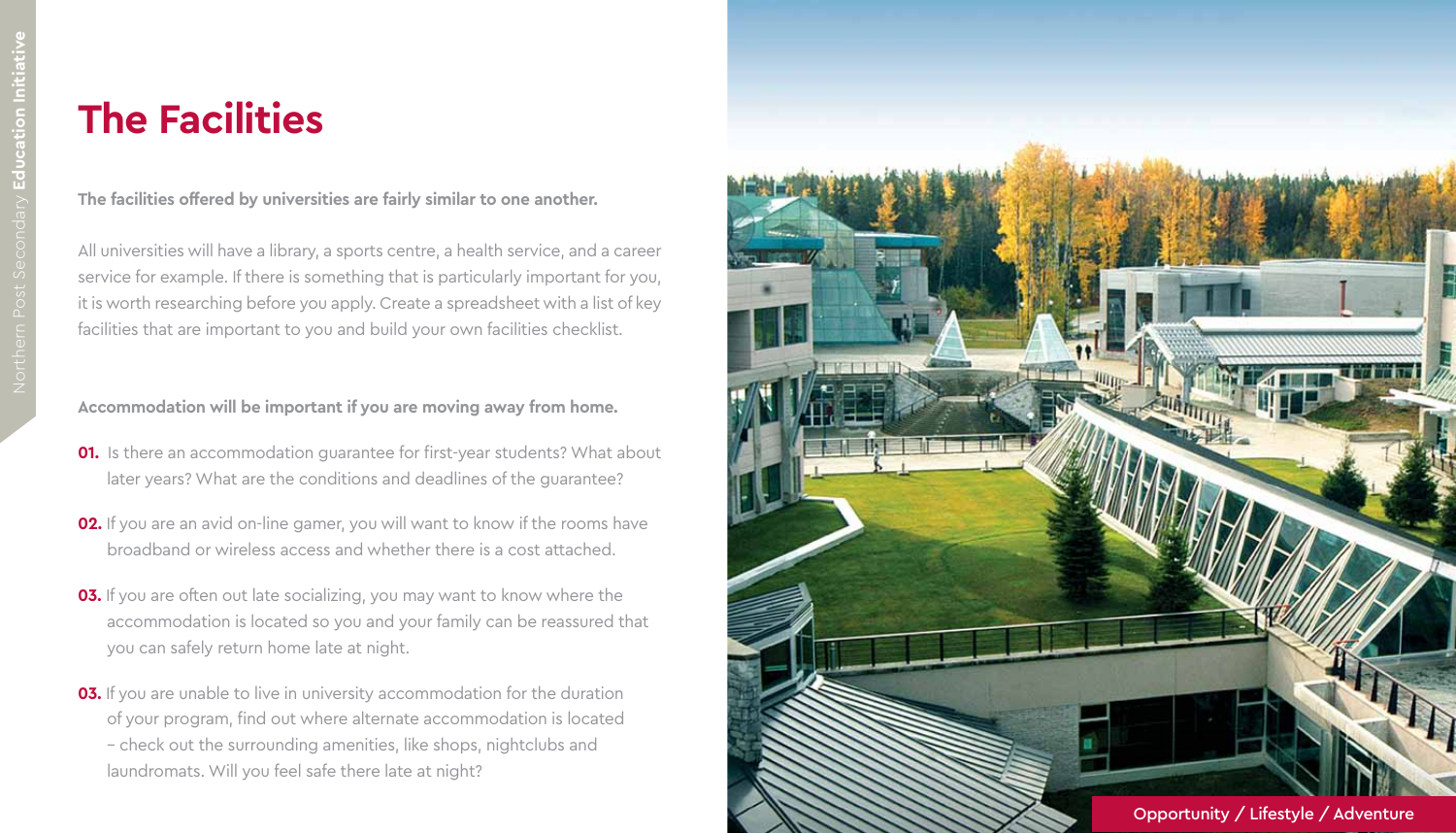

**If you have a particular speciality interest you would like to pursue while studying, then this could be a decision-making factor.**

- **01.** Most post secondary institutions will have sports facilities of some sort, as well as clubs, societies and students' unions.
- **02.** More specialized activities like climbing walls or an ultimate frisbee society may be harder to find depending on your location.
- **03.** The students' union will be able to tell you about sport and leisure facilities.

**Students' Unions have always been an important aspect of student life.**

- **01.** They have evolved from the traditional image of providers of cheap beer and student protests.
- **02.** The modern student union will have a wide range of services from food and school supplies to comprehensive advice services.
- **03.** Increasingly, they are providers of part-time employment for students and are becoming involved in personal skills development.
- **04.** Some are more active and innovative than others, so they are worth exploring in depth.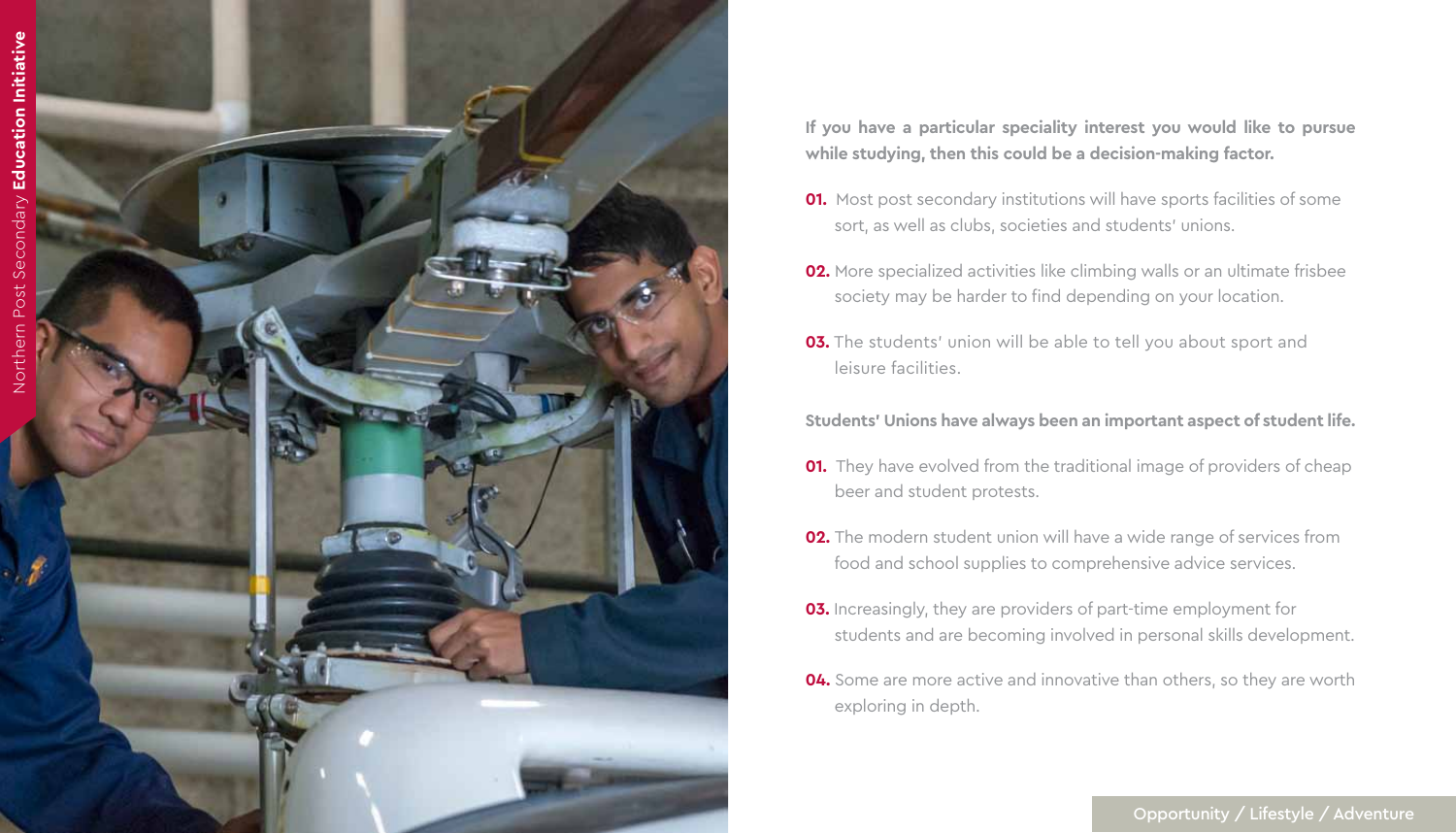**Most post secondary institutions have employment agencies or jobboards on campus.**

- **01.** These are generally located in the career services or Students' Union buildings. The agencies use their contacts with employers to help to identify suitable employment opportunities for students.
- **02.** The agencies will also help ensure that pay rate and work hours are reasonable and within statutory guidelines.
- **03.** If you think you may become short of cash, a good employment agency of this type could be vital to your financial stability.

**If you have any special needs, do take the time to ensure that your needs will be catered for by the institutions that you are applying to.**

- **01.** All campus will have a comprehensive understanding of special needs requirements.
- **02.** Some facilities with newer buildings make accessibility much easier while others with older buildings might make accessibility more challenging.
- **03.** If in doubt, don't hesitate to ask.

Be sure you find the institution that you feel will support you in having the best student experience possible.

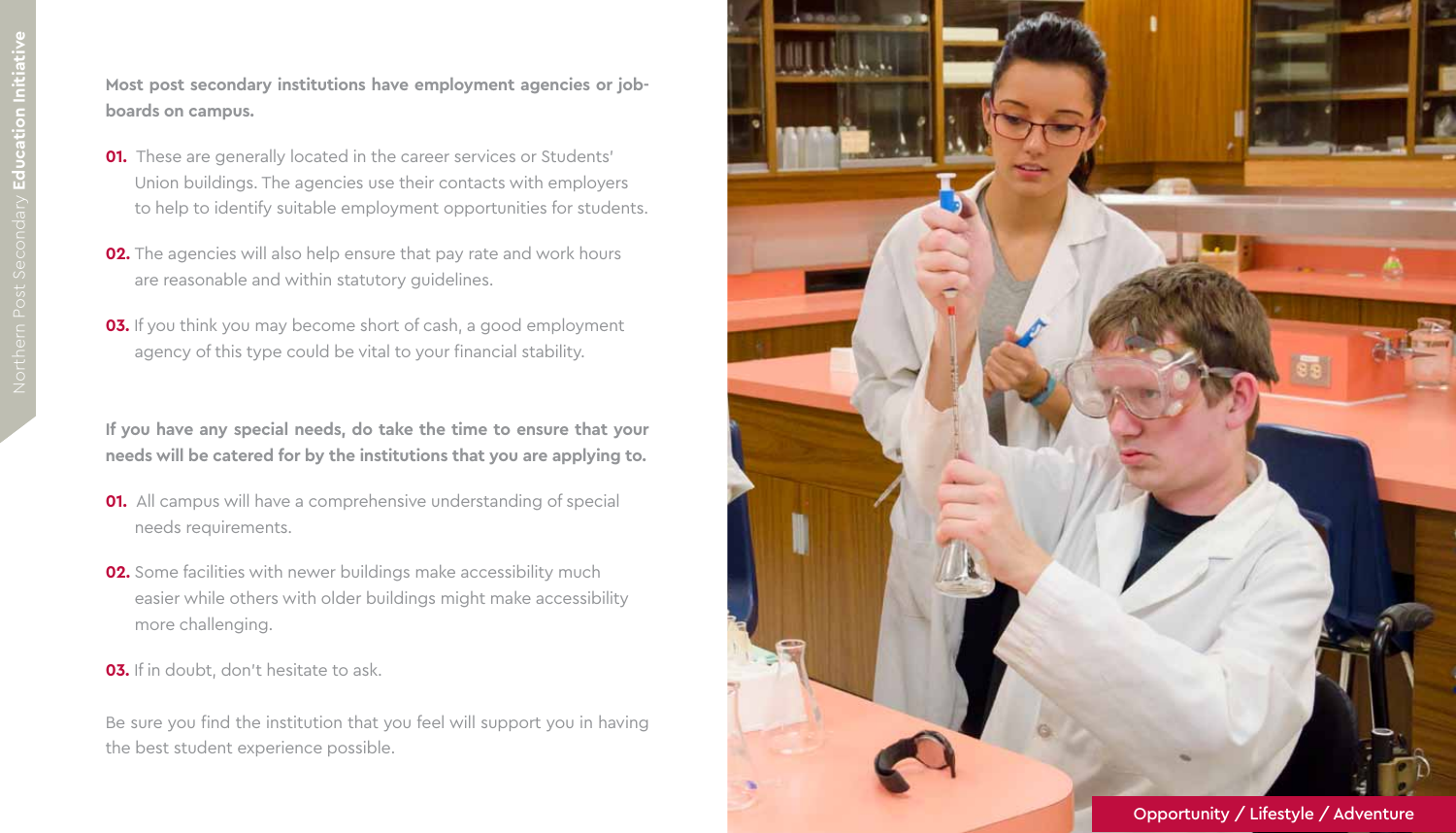### **The Cost**

#### **Cost will always be a factor in the decision-making process.**

How much will your program cost you? Figure this out by the semester or by the month, as well as for the entire length of the program. Understand your long term expenses. EducationPlannerBC provides information on tuition costs as well as some of the additional student fees.

#### **Costs can vary greatly due to:**

**Program choice** - some institutions and programs have higher fees than others. Compare the cost of tuition not only between institutions but also programs.

**Co-op** – programs with co-op options may cost less because during your co-op semester you will earn a wage that can be used to offset tuition.

**Class format** - courses that have labs in addition to lectures, or programs that are taught using a hands-on or simulation format may have higher tuition costs.

#### **Learn to Save Money - Post-Secondary Can be Expensive**

Do your research and save where you can. Save money and time by planning ahead.

#### **SEE MORE**

Save the stress for studying!

#### **Universities have introduced bursary/scholarship schemes to assist students who are from low-income backgrounds.**

In order to find out how much it will cost to study at a particular institute, you will have to check their fees and your potential eligibility for any of their bursary programs.

#### **LEARN MORE**

about bursaries and scholarships available to students studying in BC.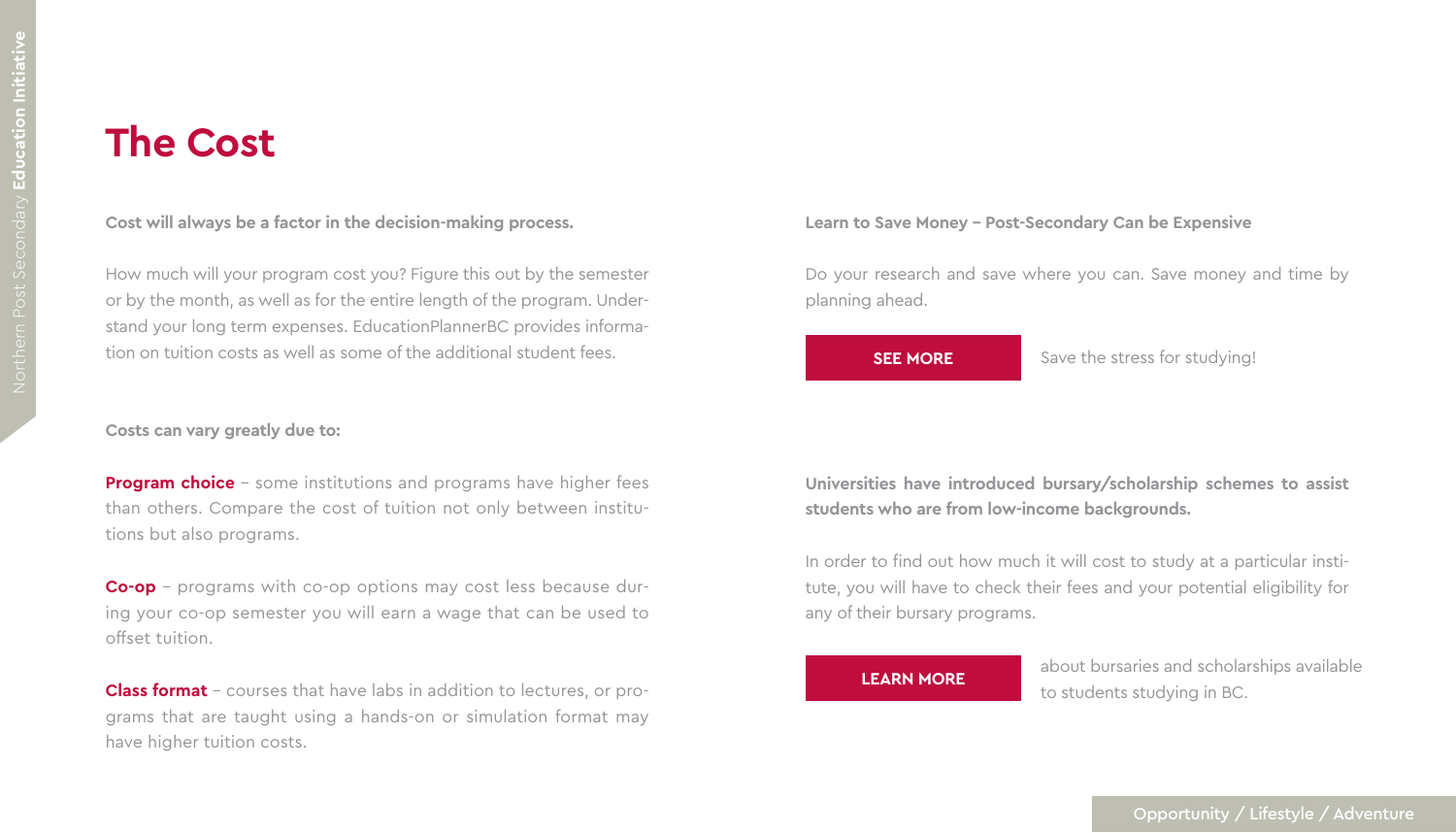**Even then, this may not give you the full picture, as costs vary across institutions. Don't be afraid to ask questions.**

- **01.** If you wish to be thorough, ask your admissions contact how much it will cost for you to join the sports centre, connect to WiFi, use the library photocopier, or bring your family to your graduation ceremony.
- **02.** Many institutions supply this type of detail in their syllabus and on their website.

In summary, don't underestimate the costs associated with post-secondary education. Do lots of research, and ask as many questions as you need to get a clear idea of how much schooling will cost you. And don't forget to budget for your social life too!

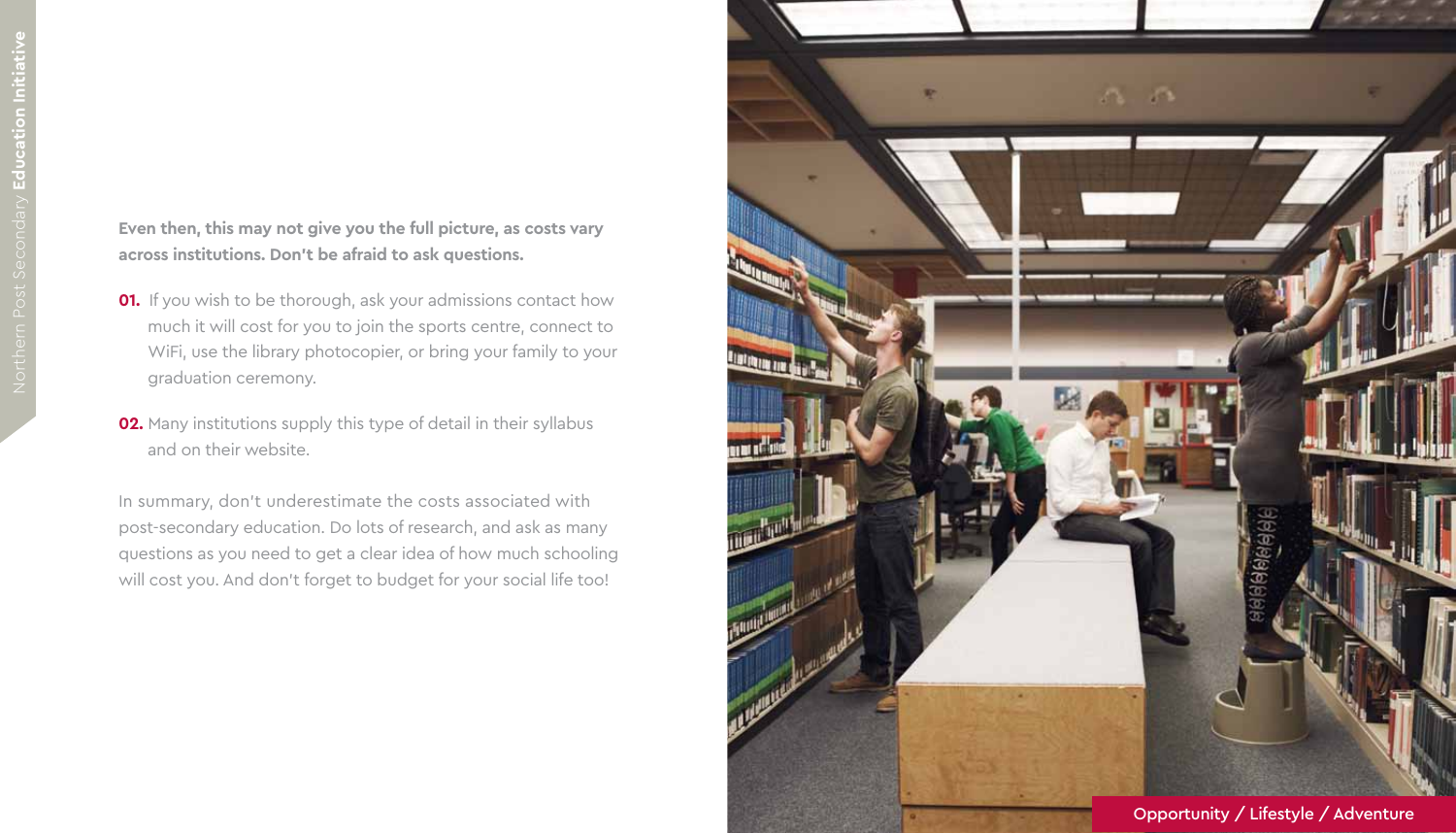### **Making the Decision**

**Compile a shortlist of possible post secondary institutions.**

- **01.** For some, location will be critical and this will immediately narrow down the choice.
- **02.** Others may be keen to go to a prestigious or high-ranking institution and then have to consider whether they can meet the entry requirements.
- **03.** For most, it is a combination of factors such as these that will result in the elimination of most institutions from your list, so that a manageable list will emerge. Then the detailed work begins.

**The first sources of information will be the undergraduate brochure website and app.**

- **01.** These are the main recruiting documents that universities produce and should include most of what you will need to know, such as details of courses, facilities and entry requirements.
- **03.** Brochures and websites are not always impartial; they are designed by the marketing and advertising department to make the university seem attractive. The sun is always shining in brochure photographs.
- **04.** Good quality brochures and websites will give you a feel for a post secondary institution's priorities. But remember, nothing replaces a face-to-face visit.
- **05.** The website will generally have the most up-to-date course choice and financial details.
- **06.** The institute's website might give you the chance to take a virtual tour of the university. Departments will usually have their own sites and you can often access student handbooks for more in-depth details about courses, options, teaching methods and assessment.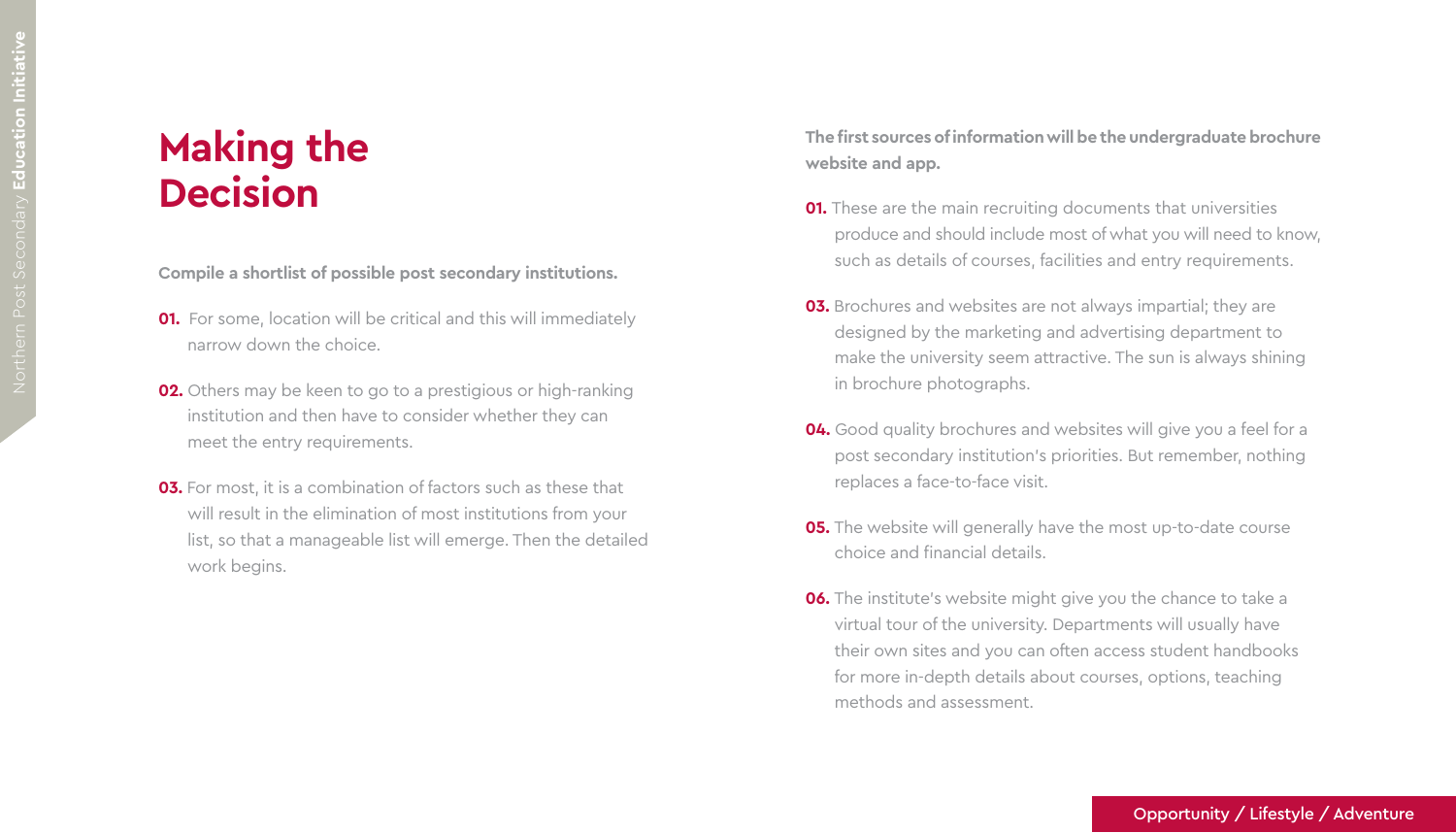Another easy way of obtaining a pile of brochures and departmental booklets is to visit a higher education convention where most post secondary institutions will have a booth to give out information and answer questions. You may also get an opportunity to ask specific questions to a representative from the institute.

**A personal visit to the campus you are considering is essential.** 

- **01.** You can get a feel for the atmosphere of a place and find out just how far you will have to walk between the lecture theatres and the students' union when the weather is poor.
- **02.** Don't forget that open house days are designed to make you want to apply and so you should be critical of what you see and hear, just like when you read a brochure and look at the website.
- **03.** If you are unable to make the date of the Open House, some departments might make arrangements for you to visit more informally at another time.

While going through all these sources of information, you will no doubt talk to friends, parents, teachers, careers advisers and anyone else who comes within range.

- **01.** While it is good to talk, times have changed. For example, a parent or teacher may have some relevant experience, but it might be from 20 or 30 years ago. Post secondary institutions have changed a lot since then.
- **02.** Go and see for yourself.

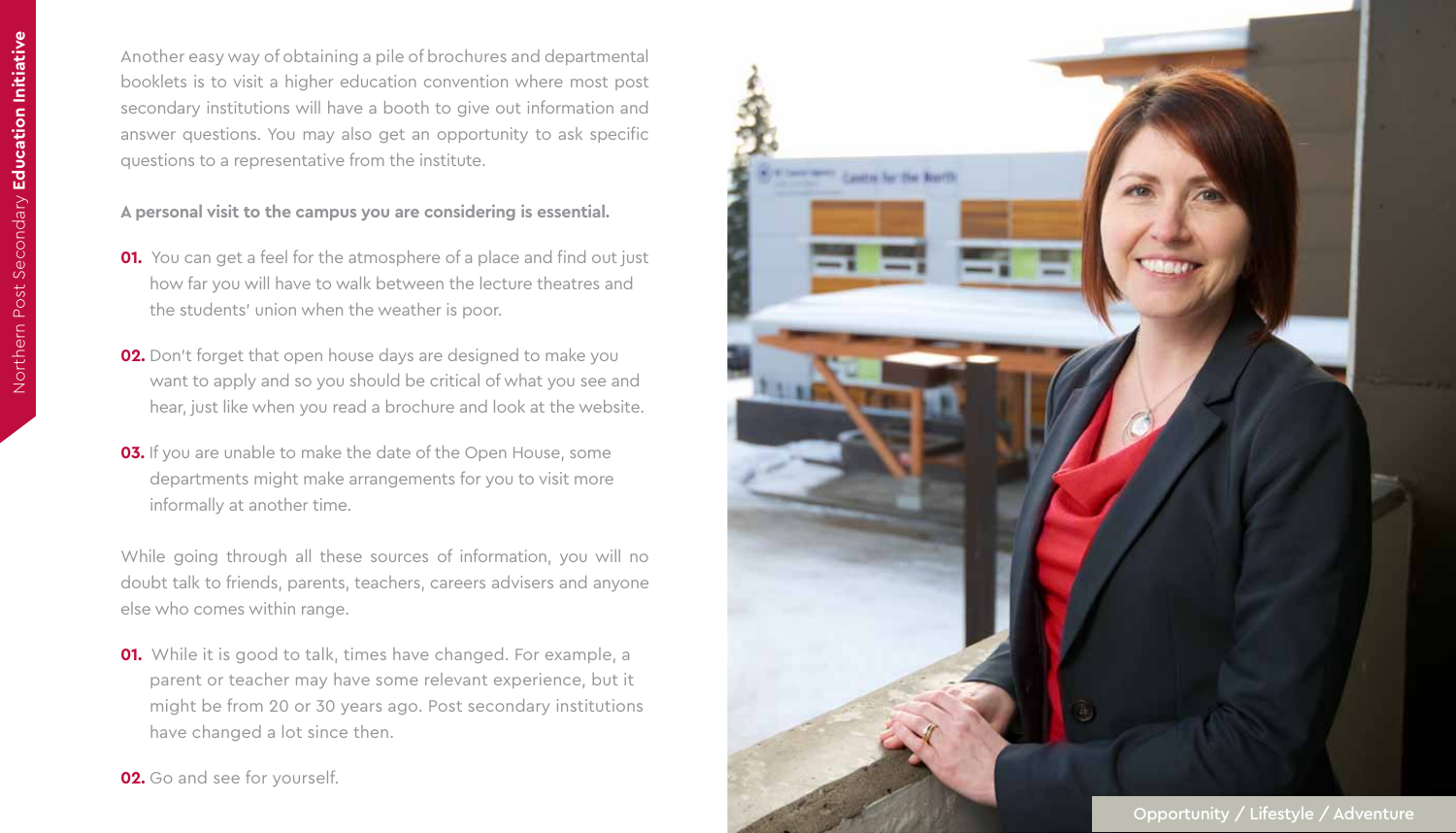

- **Checklist choosing a place to further your education 01.** Which institutions offer your chosen program? **02.** Where are they ranked? **03.** How far away from home do you want to go? **04.** Which facilities are important to you? **05.** Have you looked at the website? **05.** Have you gotten a copy of the brochure? **06.** Is there an Open House you can attend? **07.** What are the costs of attending? **08.** Is the library open 24 hours a day? How far is it from your accommodation? **09.** Does the institute cater to your hobbies or interests? **10.** What are the career prospects like? **11.** Is there a culture of students participating in internships, or study abroad programs, if that is important to you?
	- **12.** What is the campus like consider location, travel costs, nearby amenities, for example?

#### Opportunity / Lifestyle / Adventure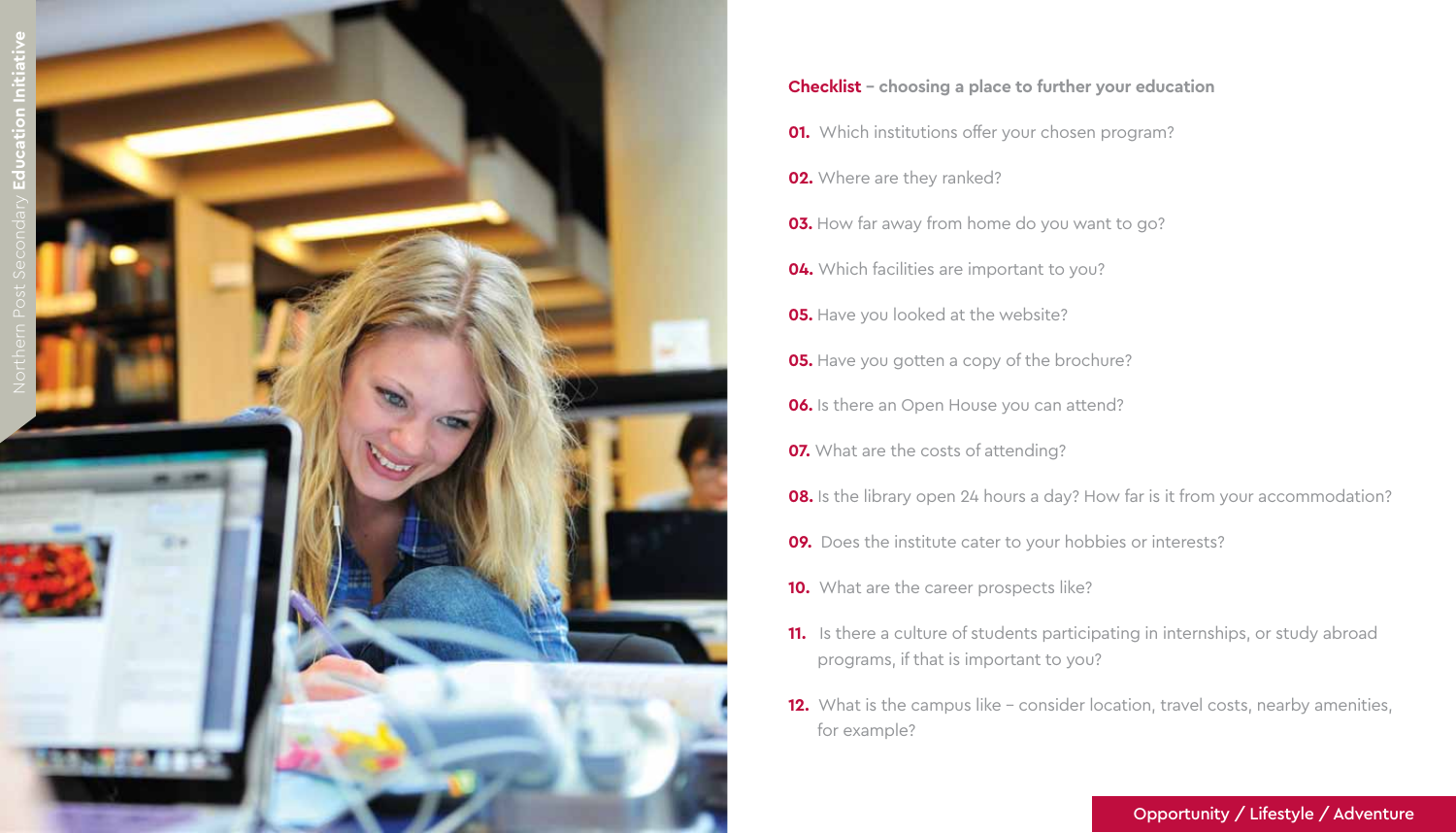## **Alternatives to Full-Time Study**

Whether it's time, money, or any other potential challenge, fulltime study isn't always the best option for those looking to earn a degree. If you're facing this problem, don't worry; there are plenty of other ways to earn a degree.

Alternatives to full-time study aren't just restricted to recent high school graduates.

**These alternatives can also benefit:**

- **01.** Mature people going back to school.
- **02.** People who were unsuccessful in being accepted into fulltime study.
- **03.** People who simply decided to take a break and not attend university right away.

## **Studying Part-Time**

Many full-time degree courses can also be undertaken parttime, allowing you to fit your study around other commitments.

Financial arrangements for part-time courses are different to those for full-time study and you should contact the relevant funding body for your area to establish what financial help may be available.

You should also contact the university or college directly to find out about vacancies, entry requirements and to discuss fees and funding.